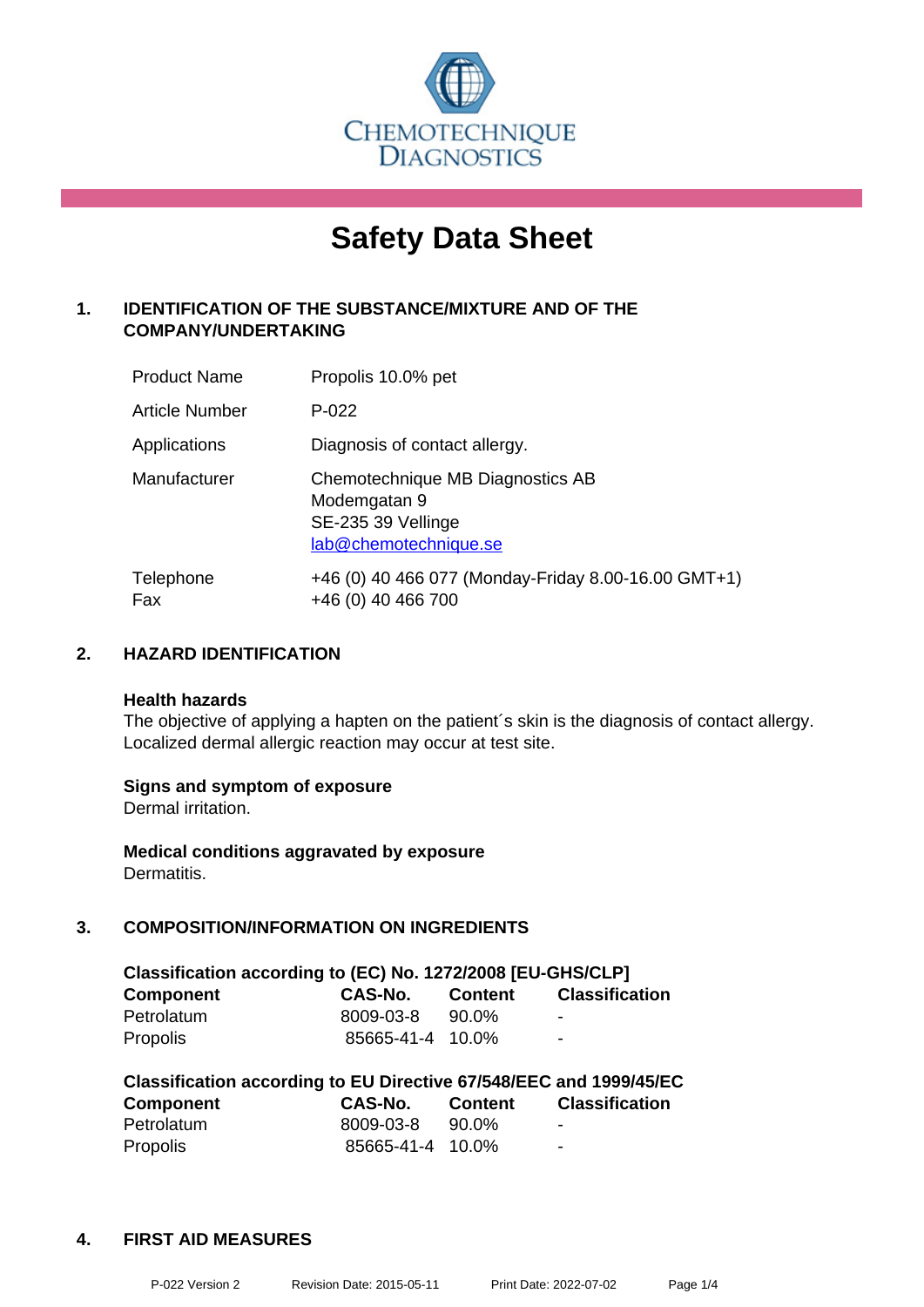#### **Emergency and first aid procedures**

Obtain medical attention.

# **5. FIRE-FIGHTING MEASURES\***

#### **Suitable extinguish media**

CO2, powder or water spray. Fight larger fires with water spray or alcohol resistant foam.

#### **For safety reasons unsuitable extinguishing agents** Water with full jet.

**Special protective equipment for fire-fighters** Wear self-contained respiratory protective device. Wear fully protective suit.

\*Data is shown for petrolatum only

#### **6. ACCIDENTAL RELEASES MEASURES**

**Steps to be taken if material is released or spilled** Contain and place in a closed container.

#### **7. HANDLING AND STORAGE**

**Precautions to be taken in handling and storage** Store dark at 5-8°C. Avoid extended exposure to light. FOR EXTERNAL USE ONLY.

#### **8. EXPOSURE CONTROLS/PERSONAL PROTECTION**

**Respiratory protection** Not required.

**Ventilation**

Local exhaust.

**Protective gloves** Disposal gloves.

#### **Eye protection**

Not required with normal use.

#### **Work/Hygienic practices**

Wash hands after each use.

#### **9. PHYSICAL AND CHEMICAL PROPERTIES**

Appearance **Brown Semi Solid** Odour **Fragrance** 

Melting point\* 50-55° C Boiling point\* No data available Flash point\* >100°C Self ignition\* Product does not self ignite.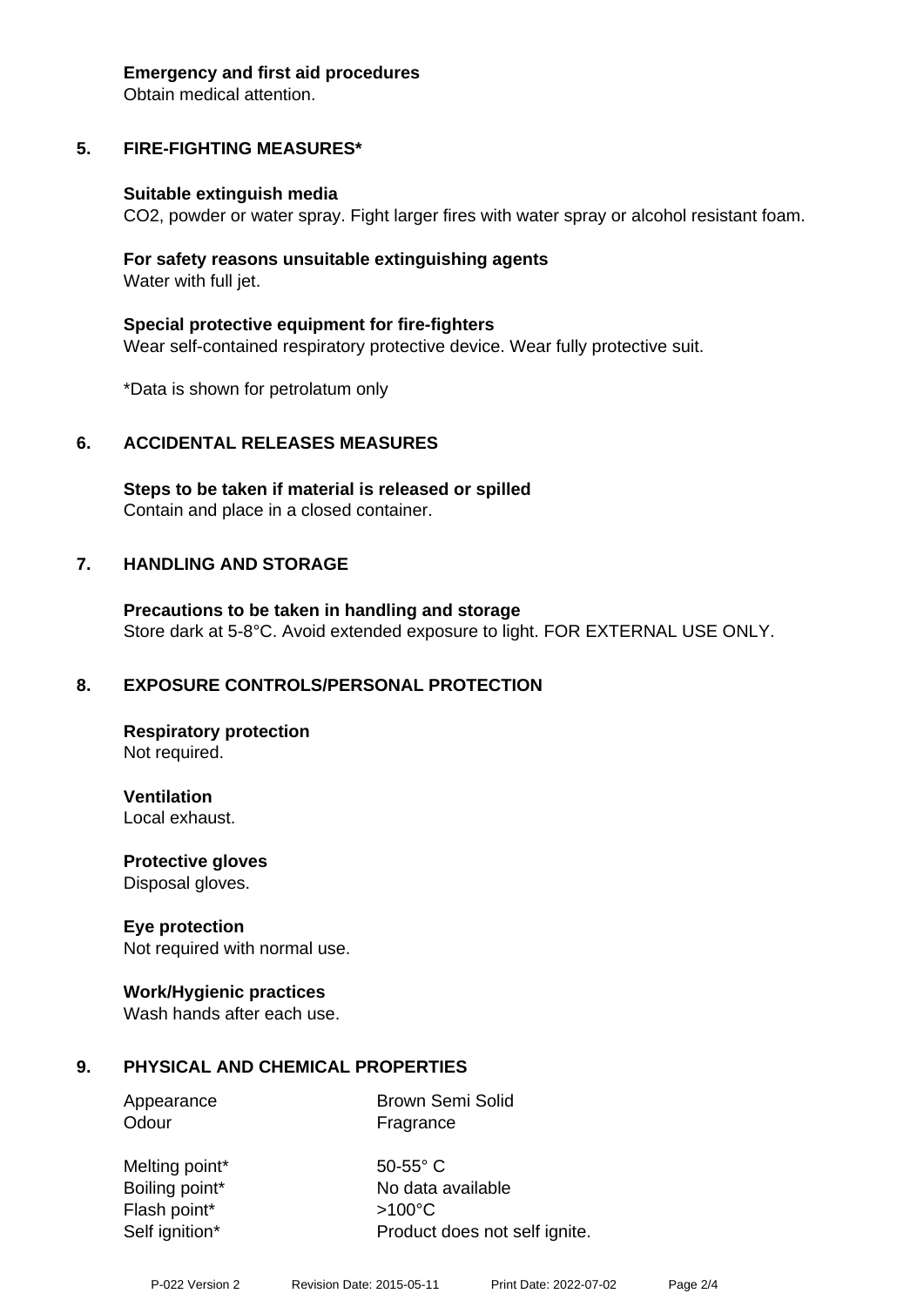Density\* No data available. Solubility in/Miscibility with Water\*

Danger of explosion\* Product does not present an explosion hazard. Insoluble

\*Data is shown for petrolatum only

# **10. STABILITY AND REACTIVITY**

#### **Incompability**

May react with strong oxidizing agents.

#### **Stability**

Stable at recommended storage conditions.

#### **Hazardous byproducts**

Combustion may generate CO, CO2 and other oxides.

# **Hazardous polymerization**

Will not occur.

# **11. TOXICOLOGICAL INFORMATION**

No data available.

# **12. ECOLOGICAL INFORMATION**

No data available.

#### **13. DISPOSAL CONSIDERATIONS**

**Waste disposal method** Comply with federal, state/provincial and local regulation.

#### **14. TRANSPORT INFORMATION**

Not dangerous goods.

#### **15. REGULATORY INFORMATION**

The classification is according to the latest editions of the EU lists, and extended by company and literature data.

# **16. OTHER INFORMATION**

# **Text of H-statements and R-phrases mentioned in Section 3**

Pharmaceutical quality of tested hapten is confirmed by Chemotechnique Diagnostics according to validated analytical methods. Hapten passed test according to GMP standards.